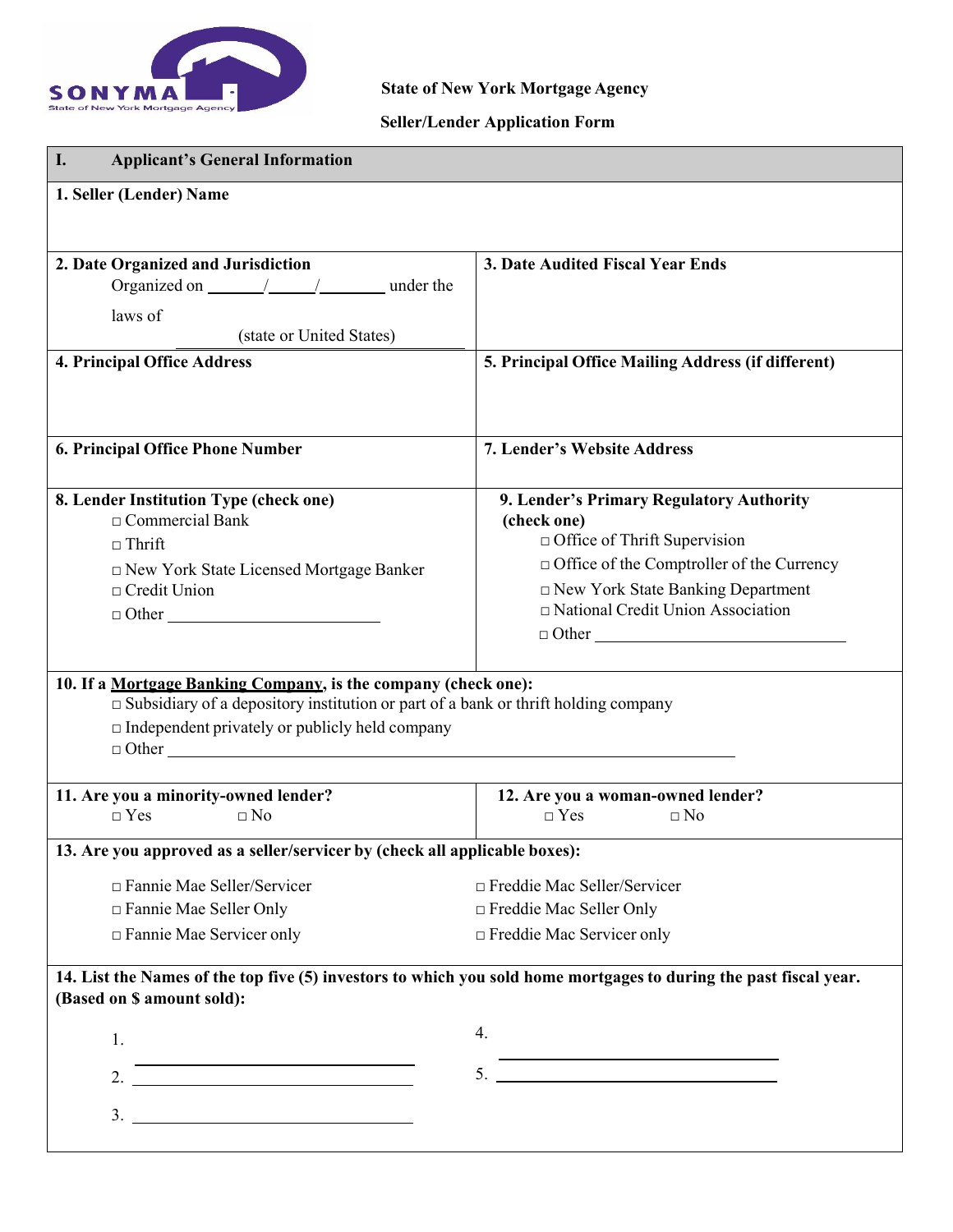| 15a. Is your company an active MERS member?                                                                                                                                              |                                   |                               |  | <b>15b. MERS Contact</b> |                   |                        |
|------------------------------------------------------------------------------------------------------------------------------------------------------------------------------------------|-----------------------------------|-------------------------------|--|--------------------------|-------------------|------------------------|
| $\Box$ Yes Org ID#                                                                                                                                                                       |                                   | $\square$ No                  |  | Name                     | <b>Phone</b>      | Email                  |
| 16. List the Private Mortgage Insurance companies with which you are a master policyholder (check all<br>applicable boxes):                                                              |                                   |                               |  |                          |                   |                        |
| $\Box$ Radian Guaranty                                                                                                                                                                   |                                   | $\Box$ UGIC                   |  |                          | $\Box$ Other      |                        |
|                                                                                                                                                                                          | □ Genworth Mortgage<br>$\Box$ PMI |                               |  |                          |                   |                        |
| $\square$<br>MGIC                                                                                                                                                                        |                                   | $\Box$ RMIC                   |  |                          |                   |                        |
| 17. Does your company plan to originate cooperative share loan applications for sale to SONYMA?                                                                                          |                                   |                               |  |                          |                   |                        |
| $\Box$ Yes                                                                                                                                                                               | $\Box$ No                         |                               |  |                          |                   |                        |
| 18. Does your company originate Renovation lending products including FHA 203K or Fannie Mae<br>HomeStyle®?                                                                              |                                   |                               |  |                          |                   |                        |
| $\Box$ Yes                                                                                                                                                                               | $\Box$ No                         |                               |  |                          |                   |                        |
| 19. Does your company meet all of SONYMA's Fidelity Insurance and Errors and Omissions insurance coverage<br>requirements as set forth by Fannie Mae for approved Sellers?<br>$\Box$ Yes | $\square$ No                      | If No, please contact SONYMA. |  |                          |                   |                        |
| Please complete the below information on your company's Fidelity Bond and Errors & Omissions coverage.                                                                                   |                                   |                               |  |                          |                   |                        |
| <b>Insurance Type</b>                                                                                                                                                                    | Provider                          |                               |  | <b>Coverage Amount</b>   | <b>Deductible</b> | <b>Expiration Date</b> |
| <b>Fidelity Bond</b>                                                                                                                                                                     |                                   |                               |  |                          |                   |                        |
| Errors & Omissions                                                                                                                                                                       |                                   |                               |  |                          |                   |                        |
| <b>Contact Information</b><br>II.                                                                                                                                                        |                                   |                               |  |                          |                   |                        |
| 1. Chief Executive Officer                                                                                                                                                               |                                   |                               |  |                          |                   |                        |
| Name:                                                                                                                                                                                    |                                   |                               |  | Title:                   |                   |                        |
| Address:                                                                                                                                                                                 |                                   |                               |  |                          |                   |                        |
| Phone:                                                                                                                                                                                   |                                   | Fax:                          |  |                          | Email:            |                        |
| 2. Chief Financial Officer                                                                                                                                                               |                                   |                               |  |                          |                   |                        |
| Name:                                                                                                                                                                                    |                                   |                               |  | Title:                   |                   |                        |
| Address:                                                                                                                                                                                 |                                   |                               |  |                          |                   |                        |
| Phone:                                                                                                                                                                                   |                                   | Fax:                          |  |                          | Email:            |                        |
| 3. Mortgage Originations Officer                                                                                                                                                         |                                   |                               |  |                          |                   |                        |
| Name:                                                                                                                                                                                    |                                   |                               |  | Title:                   |                   |                        |
| Address:                                                                                                                                                                                 |                                   |                               |  |                          |                   |                        |
| Phone:<br>Email:<br>Fax:                                                                                                                                                                 |                                   |                               |  |                          |                   |                        |
| 4. Mortgage Servicing Officer (if applicable)                                                                                                                                            |                                   |                               |  |                          |                   |                        |
| Name:<br>Title:                                                                                                                                                                          |                                   |                               |  |                          |                   |                        |
| Address:                                                                                                                                                                                 |                                   |                               |  |                          |                   |                        |
| Phone:                                                                                                                                                                                   |                                   | Fax:                          |  |                          | Email:            |                        |
|                                                                                                                                                                                          |                                   |                               |  |                          |                   |                        |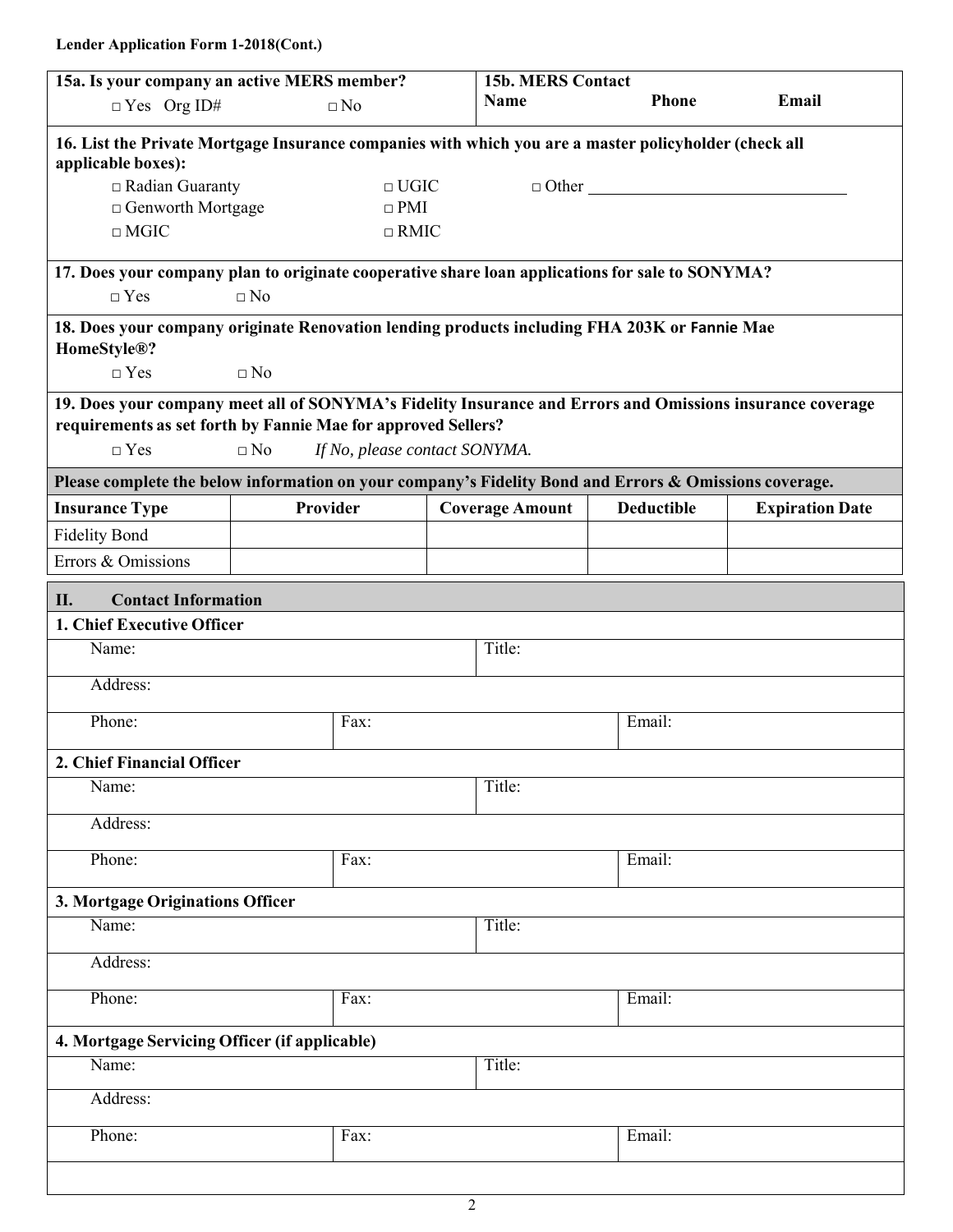| 5. Quality Control Officer (if applicable)                                                                                                  |                                                        |                         |                                                                                                             |  |  |  |
|---------------------------------------------------------------------------------------------------------------------------------------------|--------------------------------------------------------|-------------------------|-------------------------------------------------------------------------------------------------------------|--|--|--|
| Name:                                                                                                                                       |                                                        | Title:                  |                                                                                                             |  |  |  |
| Address:                                                                                                                                    |                                                        |                         |                                                                                                             |  |  |  |
| Phone:                                                                                                                                      | Fax:                                                   |                         | Email:                                                                                                      |  |  |  |
| <b>Selling Contact Information</b><br>A.                                                                                                    |                                                        |                         |                                                                                                             |  |  |  |
| 1. Primary Selling Contact for SONYMA                                                                                                       |                                                        |                         |                                                                                                             |  |  |  |
| Name:                                                                                                                                       |                                                        | Title:                  |                                                                                                             |  |  |  |
| Address:                                                                                                                                    |                                                        |                         |                                                                                                             |  |  |  |
| Phone:                                                                                                                                      | $\overline{F}ax$ :                                     |                         | Email:                                                                                                      |  |  |  |
| 2. Mortgage Branch Contacts for SONYMA                                                                                                      |                                                        |                         |                                                                                                             |  |  |  |
| <b>SONYMA Branch Code:</b>                                                                                                                  |                                                        | <b>Branch Location:</b> |                                                                                                             |  |  |  |
| Name:                                                                                                                                       |                                                        | Title:                  |                                                                                                             |  |  |  |
| Address:                                                                                                                                    |                                                        |                         |                                                                                                             |  |  |  |
| Phone:                                                                                                                                      | $\overline{F}ax$ :                                     |                         | Email:                                                                                                      |  |  |  |
| <b>SONYMA Branch Code:</b>                                                                                                                  |                                                        |                         | <b>Branch Location:</b>                                                                                     |  |  |  |
| Name:                                                                                                                                       |                                                        | Title:                  |                                                                                                             |  |  |  |
| Address:                                                                                                                                    |                                                        |                         |                                                                                                             |  |  |  |
| Phone:                                                                                                                                      | $\overline{Fax}$ :                                     |                         | Email:                                                                                                      |  |  |  |
|                                                                                                                                             |                                                        |                         | To list additional branches please insert page(s). (Note: Lender is required to list each New York mortgage |  |  |  |
| 3. Closed Loan Shipping Contact                                                                                                             | branch that will accept SONYMA mortgage applications.) |                         |                                                                                                             |  |  |  |
| Name:                                                                                                                                       |                                                        | Title:                  |                                                                                                             |  |  |  |
| Address:                                                                                                                                    |                                                        |                         |                                                                                                             |  |  |  |
| Phone:                                                                                                                                      | Fax:                                                   |                         | Email:                                                                                                      |  |  |  |
| <b>4. Final Document Contact</b>                                                                                                            |                                                        |                         |                                                                                                             |  |  |  |
| Name:                                                                                                                                       |                                                        | Title:                  |                                                                                                             |  |  |  |
| Address:                                                                                                                                    |                                                        |                         |                                                                                                             |  |  |  |
| Phone:                                                                                                                                      | Fax:                                                   |                         | Email:                                                                                                      |  |  |  |
|                                                                                                                                             |                                                        |                         |                                                                                                             |  |  |  |
|                                                                                                                                             | <b>III.</b> Servicing Information                      |                         |                                                                                                             |  |  |  |
| 1. Does your company intend to service the loans sold to SONYMA?<br>$\Box$ Yes. Applicant must be Eligible Servicer (see Servicer's Guide). |                                                        |                         |                                                                                                             |  |  |  |
|                                                                                                                                             |                                                        |                         |                                                                                                             |  |  |  |

**□** No. Applicant instructs SONYMA to assign servicing to its master Servicer.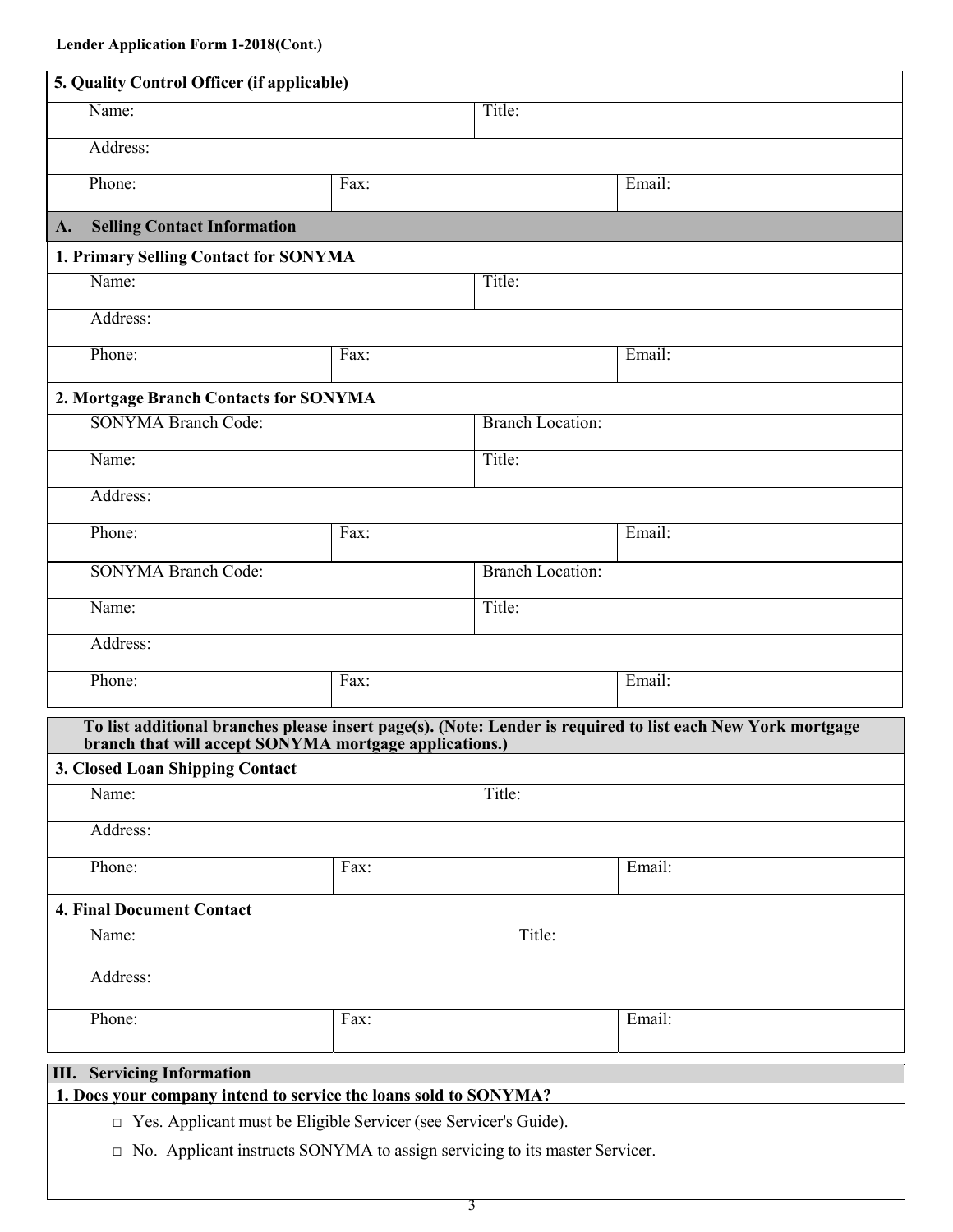| If No, please proceed to Part IV.                                                                                                                                                                                                                                                                                      |                    |        |        |  |  |  |
|------------------------------------------------------------------------------------------------------------------------------------------------------------------------------------------------------------------------------------------------------------------------------------------------------------------------|--------------------|--------|--------|--|--|--|
| 2. Do you currently service mortgage loans for other investors?                                                                                                                                                                                                                                                        |                    |        |        |  |  |  |
| $\Box$ Yes                                                                                                                                                                                                                                                                                                             | $\Box$ No          |        |        |  |  |  |
| 3. List the Names of the top five (5) investors for which your company currently services home                                                                                                                                                                                                                         |                    |        |        |  |  |  |
| mortgages. (Based on \$ amount serviced):                                                                                                                                                                                                                                                                              |                    |        |        |  |  |  |
| $1.$ $\frac{1}{2}$ $\frac{1}{2}$ $\frac{1}{2}$ $\frac{1}{2}$ $\frac{1}{2}$ $\frac{1}{2}$ $\frac{1}{2}$ $\frac{1}{2}$ $\frac{1}{2}$ $\frac{1}{2}$ $\frac{1}{2}$ $\frac{1}{2}$ $\frac{1}{2}$ $\frac{1}{2}$ $\frac{1}{2}$ $\frac{1}{2}$ $\frac{1}{2}$ $\frac{1}{2}$ $\frac{1}{2}$ $\frac{1}{2}$ $\frac{1}{2}$ $\frac{1}{$ |                    |        |        |  |  |  |
| 2. $\overline{\phantom{a}}$                                                                                                                                                                                                                                                                                            |                    |        |        |  |  |  |
|                                                                                                                                                                                                                                                                                                                        |                    |        |        |  |  |  |
| 4. If your company plans to service loans for SONYMA, does it annually issue a certification that it has complied                                                                                                                                                                                                      |                    |        |        |  |  |  |
| with the minimum servicing standards set forth in the Mortgage Bankers Association of America's Uniform                                                                                                                                                                                                                |                    |        |        |  |  |  |
| Single Attestation Program for Mortgage Bankers ("USAP") or in Item 1122, Compliance with Applicable                                                                                                                                                                                                                   |                    |        |        |  |  |  |
| <b>Servicing Criteria, of SEC Regulation AB?</b>                                                                                                                                                                                                                                                                       |                    |        |        |  |  |  |
| $\Box$ Yes<br>$\Box$ No                                                                                                                                                                                                                                                                                                |                    |        |        |  |  |  |
| If Yes, please attach executed certification. If no, please attach an explanation on a separate page.                                                                                                                                                                                                                  |                    |        |        |  |  |  |
| 1. Primary Servicing Contact for SONYMA                                                                                                                                                                                                                                                                                |                    |        |        |  |  |  |
| Name:                                                                                                                                                                                                                                                                                                                  |                    | Title: |        |  |  |  |
| Address:                                                                                                                                                                                                                                                                                                               |                    |        |        |  |  |  |
| Phone:                                                                                                                                                                                                                                                                                                                 | $\overline{Fax}$ : |        | Email: |  |  |  |
| 2. Escrow/Insurance Contact                                                                                                                                                                                                                                                                                            |                    |        |        |  |  |  |
| Name:                                                                                                                                                                                                                                                                                                                  |                    | Title: |        |  |  |  |
| Address:                                                                                                                                                                                                                                                                                                               |                    |        |        |  |  |  |
| Phone:                                                                                                                                                                                                                                                                                                                 | Fax:               |        | Email: |  |  |  |
| 3. Payoff Contact                                                                                                                                                                                                                                                                                                      |                    |        |        |  |  |  |
| Name:                                                                                                                                                                                                                                                                                                                  |                    | Title: |        |  |  |  |
| Address:                                                                                                                                                                                                                                                                                                               |                    |        |        |  |  |  |
| Phone:                                                                                                                                                                                                                                                                                                                 | Fax:               |        | Email: |  |  |  |
| <b>4. Investor Accounting Contact</b>                                                                                                                                                                                                                                                                                  |                    |        |        |  |  |  |
| Name:                                                                                                                                                                                                                                                                                                                  |                    | Title: |        |  |  |  |
| Address:                                                                                                                                                                                                                                                                                                               |                    |        |        |  |  |  |
| Phone:<br>Email:<br>Fax:                                                                                                                                                                                                                                                                                               |                    |        |        |  |  |  |
|                                                                                                                                                                                                                                                                                                                        |                    |        |        |  |  |  |
| 5. Delinquency/Collections Contact                                                                                                                                                                                                                                                                                     |                    |        |        |  |  |  |
| Title:<br>Name:                                                                                                                                                                                                                                                                                                        |                    |        |        |  |  |  |
| Address:                                                                                                                                                                                                                                                                                                               |                    |        |        |  |  |  |
| Phone:                                                                                                                                                                                                                                                                                                                 |                    | Fax:   | Email: |  |  |  |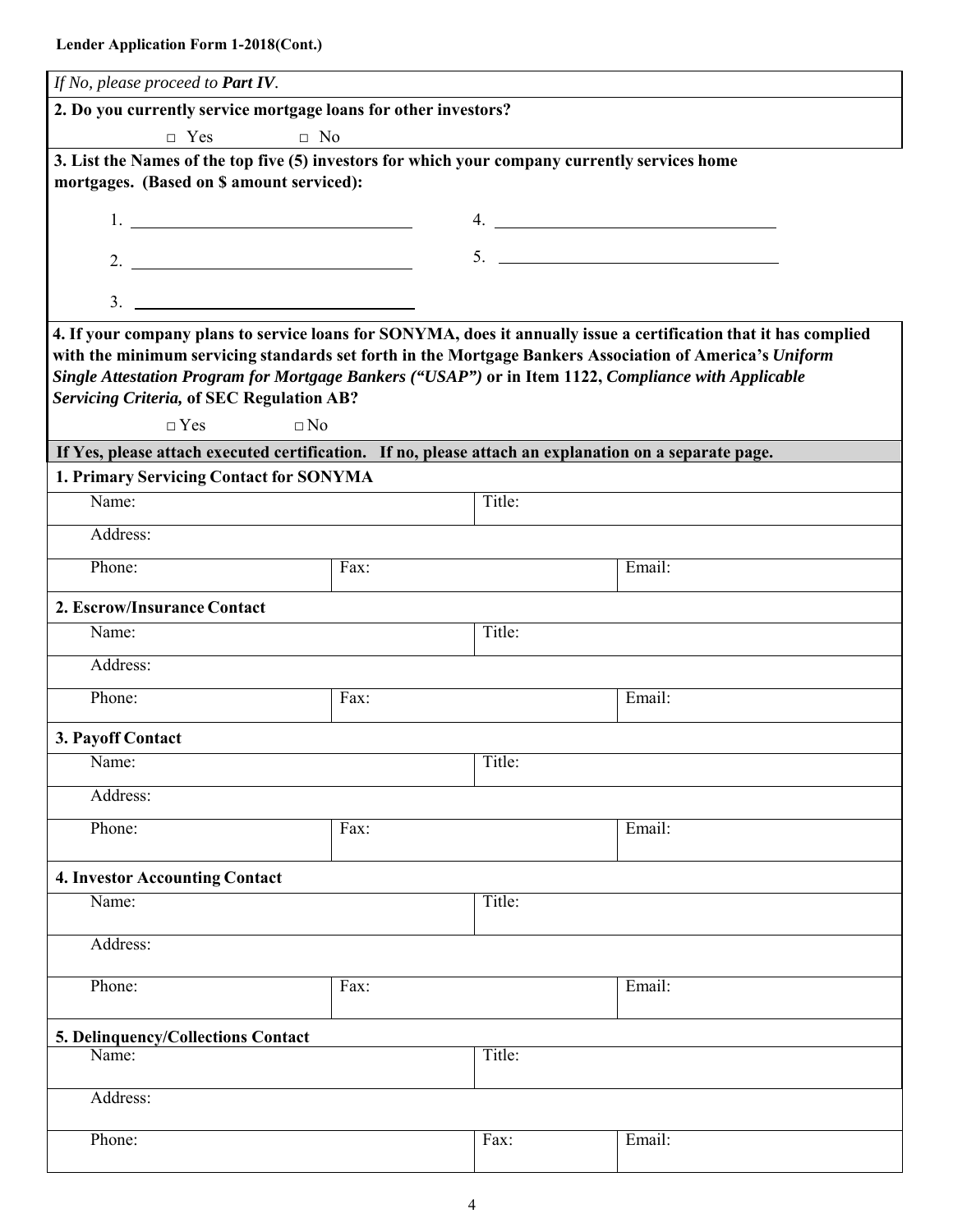$\mathbf{I}$ 

| IV.<br><b>Loan Funding Information</b>                                                                                                                                       |                                |  |  |  |
|------------------------------------------------------------------------------------------------------------------------------------------------------------------------------|--------------------------------|--|--|--|
| 1. Indicate the method your company will use to fund SONYMA loans (check all applicable):                                                                                    |                                |  |  |  |
| $\Box$ Use own funds                                                                                                                                                         | $\Box$ Use warehouse line      |  |  |  |
| $\Box$ Use unsecured line of credit                                                                                                                                          | $\Box$ Other                   |  |  |  |
| 2. If your company will use a Warehouse Line, please complete the following:                                                                                                 |                                |  |  |  |
| Warehouse Bank Name:                                                                                                                                                         | <b>Warehouse Bank Address:</b> |  |  |  |
| Amount of Line:                                                                                                                                                              |                                |  |  |  |
| <b>Expiration Date of Agreement:</b>                                                                                                                                         |                                |  |  |  |
| Please attach a copy of Seller's wire instructions.                                                                                                                          |                                |  |  |  |
| <b>Third Party Originations</b><br>$V_{\bullet}$                                                                                                                             |                                |  |  |  |
| Does your company intend to utilize third parties to originate SONYMA loans? (check one)<br>$\Box$ Yes. Applicant must review Seller's Guide for requirements.               |                                |  |  |  |
| $\Box$ No                                                                                                                                                                    |                                |  |  |  |
| If Yes, please attach a list of the names and addresses of all third-party originators. Please note that prior SONYMA<br>approval is required to utilize such third-parties. |                                |  |  |  |
| VI.<br><b>Third-Party Servicing</b>                                                                                                                                          |                                |  |  |  |
| Does your company intend to utilize third-parties or sub-servicer to service all or a portion of SONYMA<br>loans? (check one)                                                |                                |  |  |  |
| $\Box$ No.<br>$\Box$ Yes                                                                                                                                                     |                                |  |  |  |
| If Yes, please attach a list of the names and addresses of all third-party servicers. Please note that prior SONYMA<br>approval is required to utilize such third-parties.   |                                |  |  |  |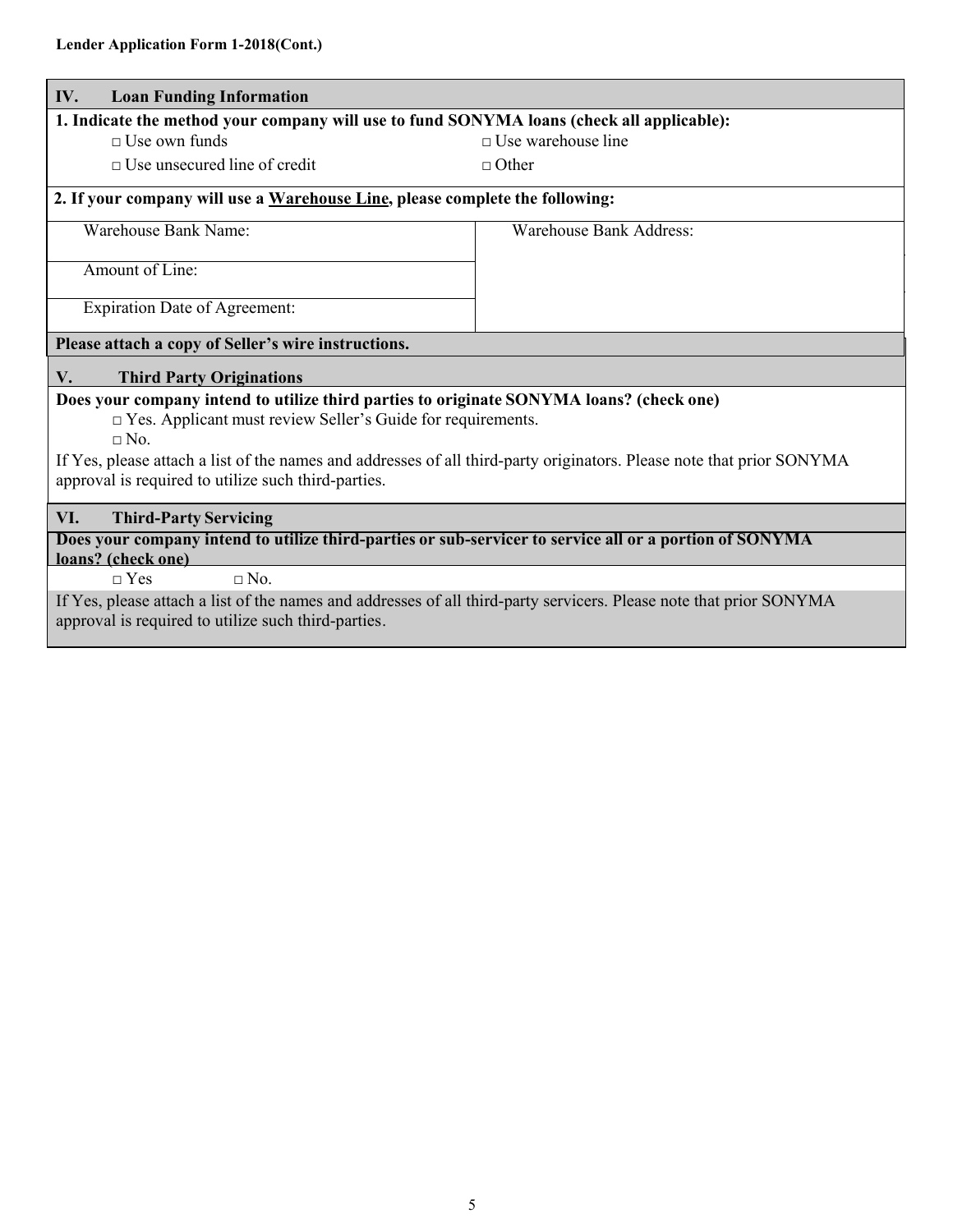#### **VII. Mortgage Loan Origination and Servicing Statistical Data**

The following information must be supplied only on 1-4 family mortgages originated and serviced by the Applicant during the last twelve months.

## **Table 1: Mortgage Loan Origination Activity for the Most Recent Four Quarters**

| Mortgage Loans<br>Originated (\$) | Quarter Ending | <b>Quarter Ending</b> | <b>Quarter Ending</b> | <b>Quarter Ending</b> | Total |
|-----------------------------------|----------------|-----------------------|-----------------------|-----------------------|-------|
| <b>FHA/VA</b>                     | D              | D                     | \$                    | Φ                     | D     |
| <b>ARM</b>                        |                |                       |                       |                       |       |
| Conventional PMI                  |                |                       |                       |                       |       |
| Conventional<br>Uninsured         |                |                       |                       |                       |       |
| <b>TOTAL</b>                      | ــــه<br>D     |                       | \$                    | D                     |       |

#### **Table 2: Mortgage Loan Servicing Activity for the Most Recent Four Quarters**

| Mortgage Loans<br>Serviced                   | <b>Quarter Ending</b> | <b>Quarter Ending</b> | <b>Quarter Ending</b> | <b>Quarter Ending</b> |
|----------------------------------------------|-----------------------|-----------------------|-----------------------|-----------------------|
| For own portfolio                            | #                     | #                     | #                     | #                     |
| For other<br>investors<br><i>(excluding)</i> | #                     | #                     | #                     | #                     |
| <b>TOTAL</b>                                 | $_{\rm \#}$           | #                     | #                     | #                     |

#### **Table 3: Delinquency and Foreclosure Experience as of**

|                   | $\left( 1\right)$<br>Two | (2)<br>Three<br>Payments or                                                                                          | (3)<br>Loans     | (4)<br>Total<br>Loans<br>Delinquen | (5)<br>Total      | (6)<br>Delinquenc<br>v                 | Foreclosur<br>e                        |
|-------------------|--------------------------|----------------------------------------------------------------------------------------------------------------------|------------------|------------------------------------|-------------------|----------------------------------------|----------------------------------------|
| <b>FHA/VA</b>     | $\#$<br>\$               | #<br>\$                                                                                                              | in<br>$\#$<br>\$ | $\#$<br>\$                         | Loans.<br>#<br>\$ | Rate<br>$\frac{0}{0}$<br>$\frac{0}{0}$ | Rate<br>$\frac{0}{0}$<br>$\frac{0}{0}$ |
| <b>ARM</b>        | $\#$                     | $\#$                                                                                                                 | #                | $\#$                               | $\#$              | $\frac{0}{0}$                          | $\frac{0}{0}$                          |
|                   | $\mathbf S$              | \$                                                                                                                   | \$               | \$                                 | \$                | $\frac{0}{0}$                          | $\frac{0}{0}$                          |
| <b>Fixed Rate</b> | #                        | #                                                                                                                    | #                | #                                  | $\#$              | $\frac{0}{0}$                          | $\frac{0}{0}$                          |
| <b>PMI</b>        | \$                       | \$                                                                                                                   | \$               | \$                                 | \$                | $\frac{0}{0}$                          | $\frac{0}{0}$                          |
| <b>Fixed Rate</b> | $\#$                     | $\#$                                                                                                                 | #                | $\#$                               | #                 | $\frac{0}{0}$                          | $\frac{0}{0}$                          |
| Uninsured         | \$                       | \$                                                                                                                   | \$               | \$                                 | \$                | $\frac{0}{0}$                          | $\frac{0}{0}$                          |
| <b>TOTAL</b>      | #<br>\$                  | #<br>\$<br>Note: Amounts for (5) "Total Loans Serviced" in Table 3 must reconcile with last quarter figures of "Loan | #<br>\$          | $\#$<br>\$                         | #<br>\$           | $\frac{0}{0}$<br>$\frac{0}{0}$         | $\frac{0}{0}$<br>$\frac{0}{0}$         |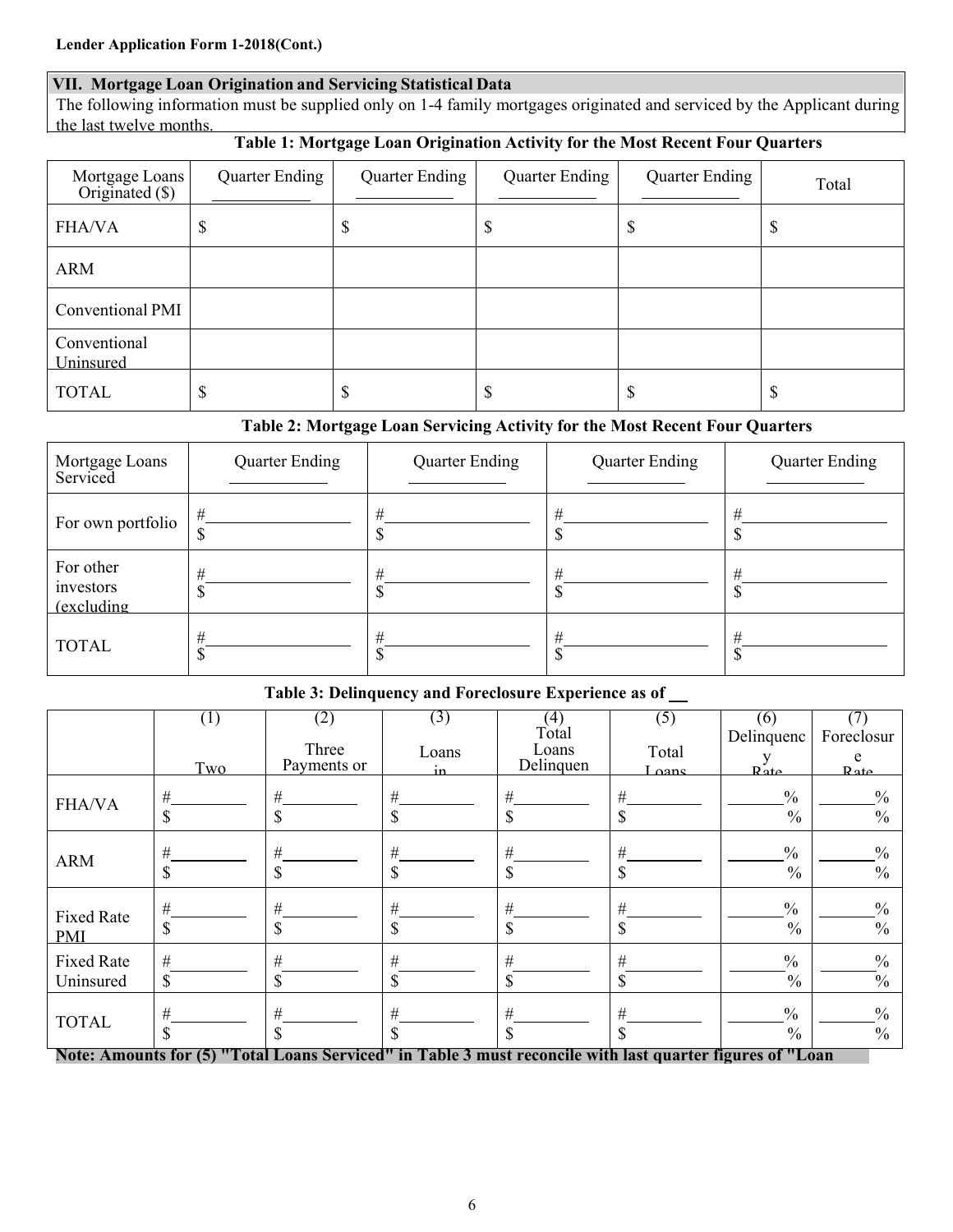| VIII. Lender/Applicant |                                                                                                                                                                                                                |  |  |  |  |  |
|------------------------|----------------------------------------------------------------------------------------------------------------------------------------------------------------------------------------------------------------|--|--|--|--|--|
|                        | Please identify the counties in which Lender normally originates and services mortgage loans, by county or portion of<br>county if applicable. Refer to Exhibit A attached hereto for Region/County breakdown. |  |  |  |  |  |
| <b>REGION I:</b>       | <b>REGION VI:</b>                                                                                                                                                                                              |  |  |  |  |  |
|                        |                                                                                                                                                                                                                |  |  |  |  |  |
| <b>REGION II:</b>      | <b>REGION VII:</b>                                                                                                                                                                                             |  |  |  |  |  |
|                        |                                                                                                                                                                                                                |  |  |  |  |  |
|                        |                                                                                                                                                                                                                |  |  |  |  |  |
| <b>REGION III:</b>     | <b>REGION VIII:</b>                                                                                                                                                                                            |  |  |  |  |  |
|                        |                                                                                                                                                                                                                |  |  |  |  |  |
| <b>REGION IV:</b>      | <b>REGION IX:</b>                                                                                                                                                                                              |  |  |  |  |  |
|                        |                                                                                                                                                                                                                |  |  |  |  |  |
| <b>REGION V:</b>       | <b>REGION X:</b>                                                                                                                                                                                               |  |  |  |  |  |
|                        |                                                                                                                                                                                                                |  |  |  |  |  |
|                        |                                                                                                                                                                                                                |  |  |  |  |  |
|                        |                                                                                                                                                                                                                |  |  |  |  |  |
|                        |                                                                                                                                                                                                                |  |  |  |  |  |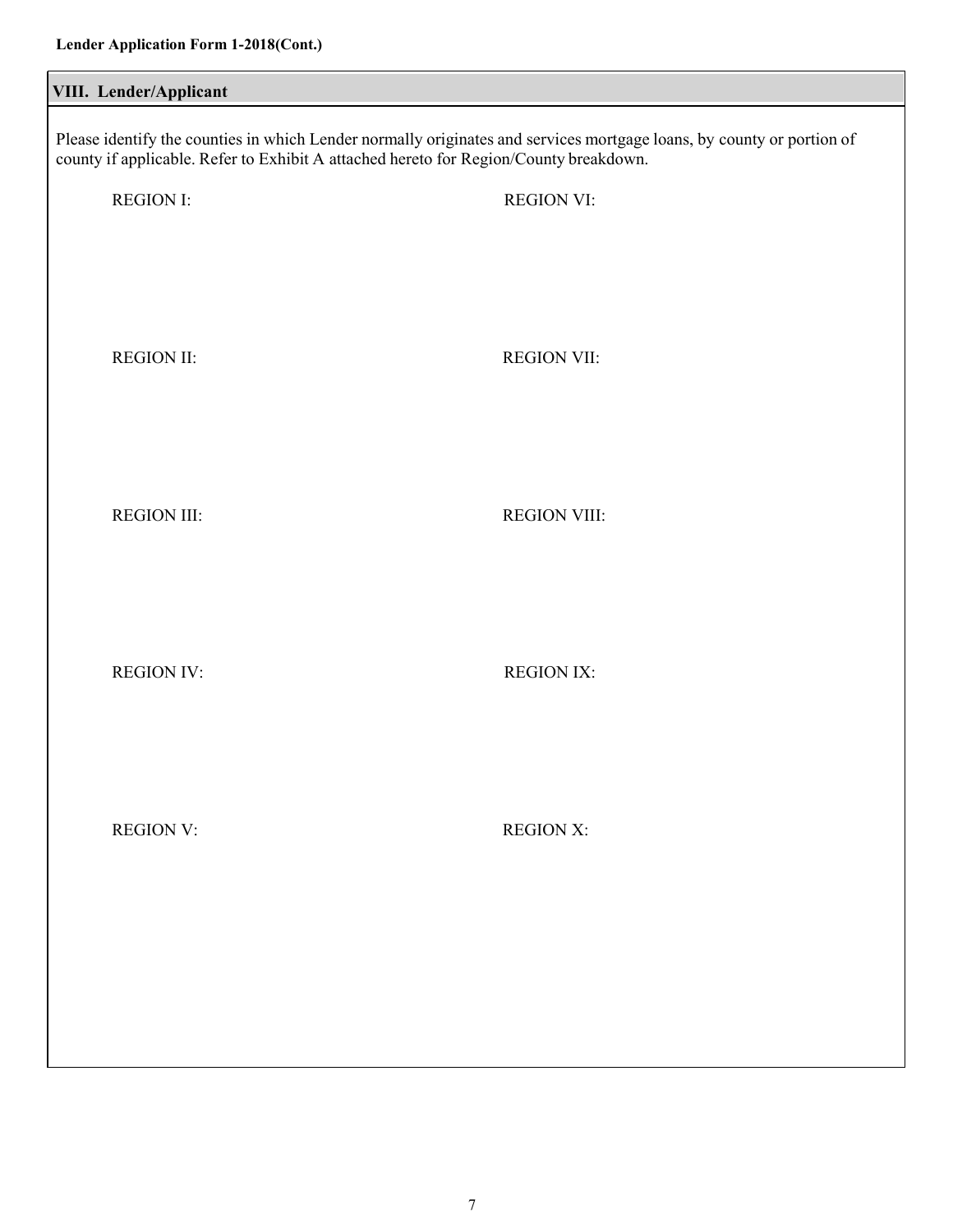#### **IX. Certification**

The undersigned, as authorized officer of Seller/Servicer, hereby certifies that during the one year period immediately preceding the "as of" date of our fiscal year and henceforth that:

- i. the information contained in this application (including any required attachments hereto) is complete and accurate;
- ii. Seller has reviewed SONYMA's Seller's Guide, will distribute copies and all amendments to all relevant personnel, and will comply with, and will continue to comply with, all of its requirements and provisions including the Post-Purchase Quality Control Requirements as set forth in Section 2.713;
- iii. Seller has a copy of the Mortgage Purchase Agreement and will comply with, and will continue to comply with, all of its requirements and provisions;
- iv. Servicer, if applicable, has reviewed SONYMA's Servicer's Guide, will distribute copies and all amendments to all relevant personnel, and will comply with, and will continue to comply with, all of its requirements and provisions;
- v. Servicer, if applicable, has a copy of the Mortgage Servicing Agreement and will comply with, and will continue to comply with, all of its requirements and provisions;
- vi. If any changes in Seller/Servicer's legal status (i.e. mergers, acquisitions, regulatory actions, etc.), ownership, or management team occurs, SONYMA will be notified of such changes;
- vii. Seller/Servicer is in compliance with all applicable Federal, State, and local laws and regulations including relevant consumer and privacy laws. Seller/Servicer shall regularly maintain any procedures required by applicable Federal or State law reasonably designed to determine the identity of mortgagors, as part of the Seller's/Servicer's Know Your Customer programs; and
- viii. All appraisal reports submitted by Seller will conform to the standards set under the Home Valuation Code of Conduct.

I understand that any misrepresentations made on this application may result in our suspension or withdrawal as a SONYMA Seller and/or Servicer and may be cause for SONYMA to exercise additional actions or remedies available.

Signature of Officer of Seller/Servicer Date

| Printed Name and Title |  |  |
|------------------------|--|--|
|                        |  |  |

Telephone Number

E-mail Address

#### **Attachments, as applicable**

- □ Additional Branch Contacts (see Part II Item A.2.)
- $\Box$  Certificate of Compliance with USAP standards or Item 1122 of Regulation AB or, if "no" was the response, a written explanation (see Part III – Item 4)
- □ Warehouse documentation, if applicable
- $\Box$  Wire instructions (see Part IV Item 2)
- □ List of third-party originators (see Part V)
- □ List of third-party servicers (see Part VI)
- □ Two original executed Mortgage Purchase Agreements
- □ Two original executed Mortgage Servicing Agreements, if applicable
- □ Two original executed Participation Applications
- □ Two previous year's audited tax returns. If a bank, two years Federal Call Reports for the same years as financial statements.
- □ Participation Application Fee
- □ System Administrations Form Set up Form
- □ Other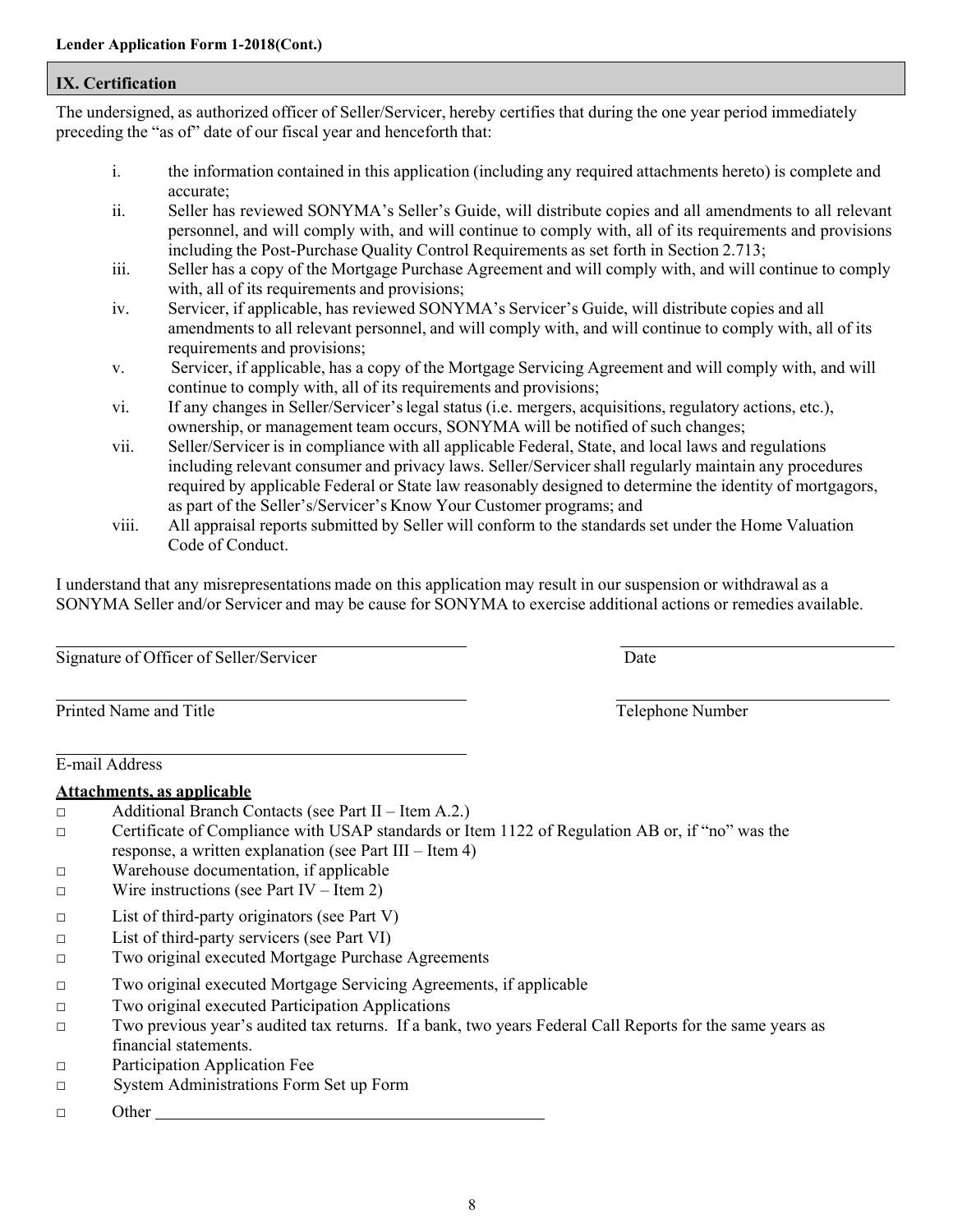### **EXHIBIT A**

|              | Region         | % of Families<br>to State as a<br>Whole* | Counties                                                                                                           |
|--------------|----------------|------------------------------------------|--------------------------------------------------------------------------------------------------------------------|
| $\mathbf{1}$ | <b>Buffalo</b> | 7.75                                     | Cattaraugus<br>Chautaqua<br>Erie<br>Niagara                                                                        |
| 2.           | Rochester      | 6.54                                     | Genesee<br>Livingston<br>Monroe<br>Ontario<br>Orleans<br>Seneca<br>Wayne<br>Wyoming<br>Yates                       |
| 3.           | Syracuse       | 4.24                                     | Cayuga<br>Cortland<br>Madison<br>Onondaga<br>Oswego                                                                |
| 4.           | Binghamton     | 4.14                                     | Allegany<br><b>Broome</b><br>Chemung<br>Chenango<br>Delaware<br>Otsego<br>Schuyler<br>Steuben<br>Tioga<br>Tompkins |
| 5.           | Mid-Hudson     | 5.81                                     | Columbia<br>Dutchess<br>Greene<br>Orange<br>Putnam<br>Sullivan<br>Ulster                                           |